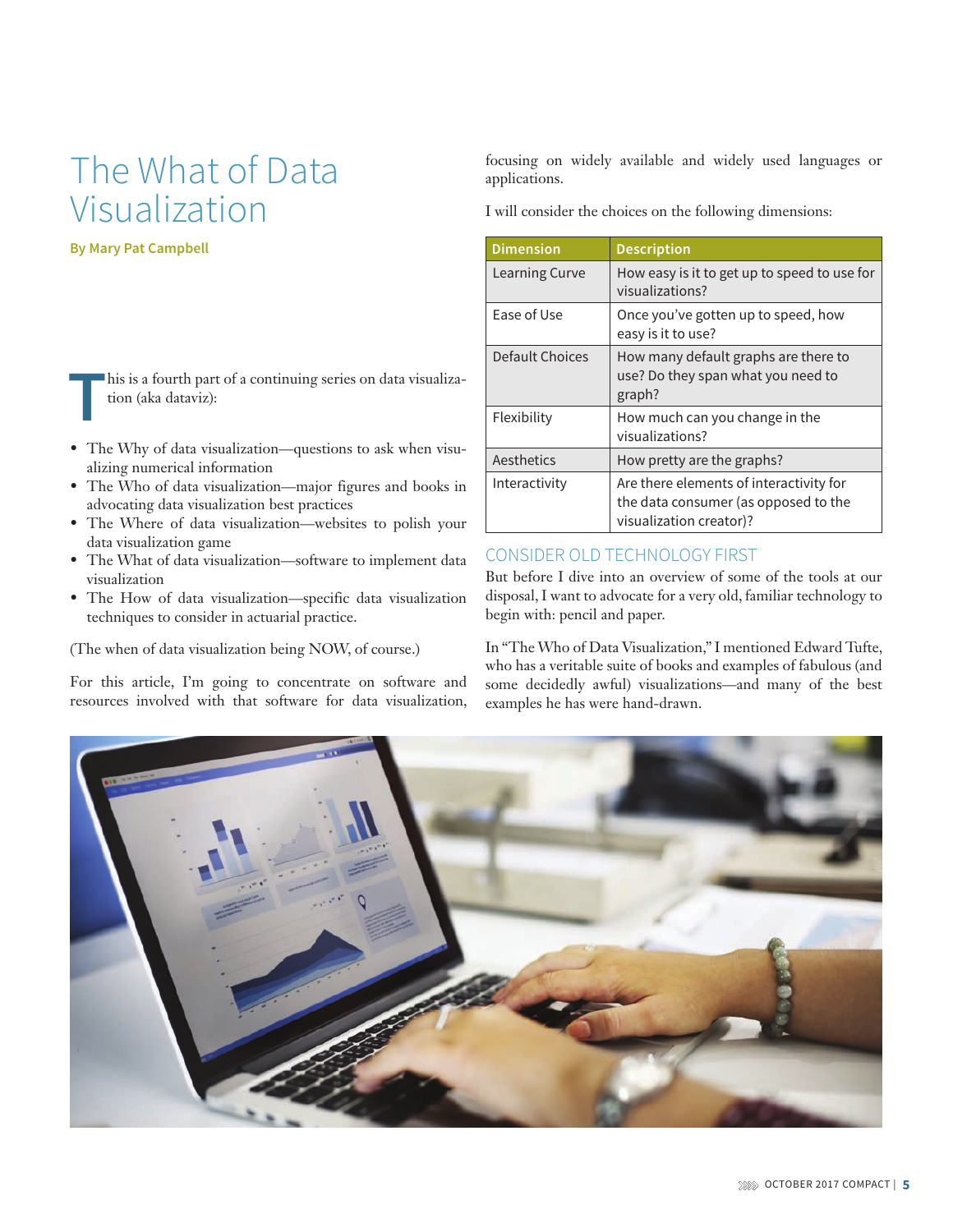

I recently came across this graphic from Florence Nightingale, on mortality rates in British war hospitals during the Crimean War.

Miss Nightingale drew several graphs, by hand, to demonstrate mortality rates among the British soldiers, which became part of her masterwork *Notes on Matters Affecting Health, Efficiency, and Hospital Administration in the British Army,* published in 1858. In addition to this radial-oriented graph—oriented to give the feel of a cycle for a year—she had other graphs in the finished book that were area graphs or simple bar charts, in addition to tables of numbers.

At the 1900 World Fair in Paris, W. E. B. Du Bois and his sociology students at Atlanta University (now known as Clark Atlanta University) created 60 charts to show how African American life had changed in the prior 200 years. The charts were hand-drawn and hand-colored, many being familiar bar and line charts, but some taking interesting shapes as Dr. Du Bois was not tied to any particular framework for displaying his data.

One of the issues with the technology-driven aspect of our jobs is that often we are crammed into the defaults or the structures endemic in our tools, and we go with the menu of what is easily available, rather than thinking about what we want to see or what we want to show. We forget that pencil and paper are open to us as well.

The main distinction between these historical hand-drawn charts and our own is the level of precision our software can graph with and uniformity of elements such as shading, line width, and text. We can be sure, by golly, that our graphs will be accurate to the nearest pixel or the fineness of our printers.

But can our data users actually perceive the difference? And one may consider the aesthetics not much of an improvement.

The whole point of data visualization is to provide *humans* with insight about a set of data, taking advantage of our huge analysis apparatus naturally built into our visual cortexes. We may be using the visualization to tell a story (as both Miss Nightingale and Dr. Du Bois were doing), or we may be using the visualization to see if there are discernable patterns in our data. But if distinctions can't be seen, the point of visualization is completely missed.

I'm not saying we should be publishing hand-drawn charts, but that if we have a complex set of data we want to visualize, the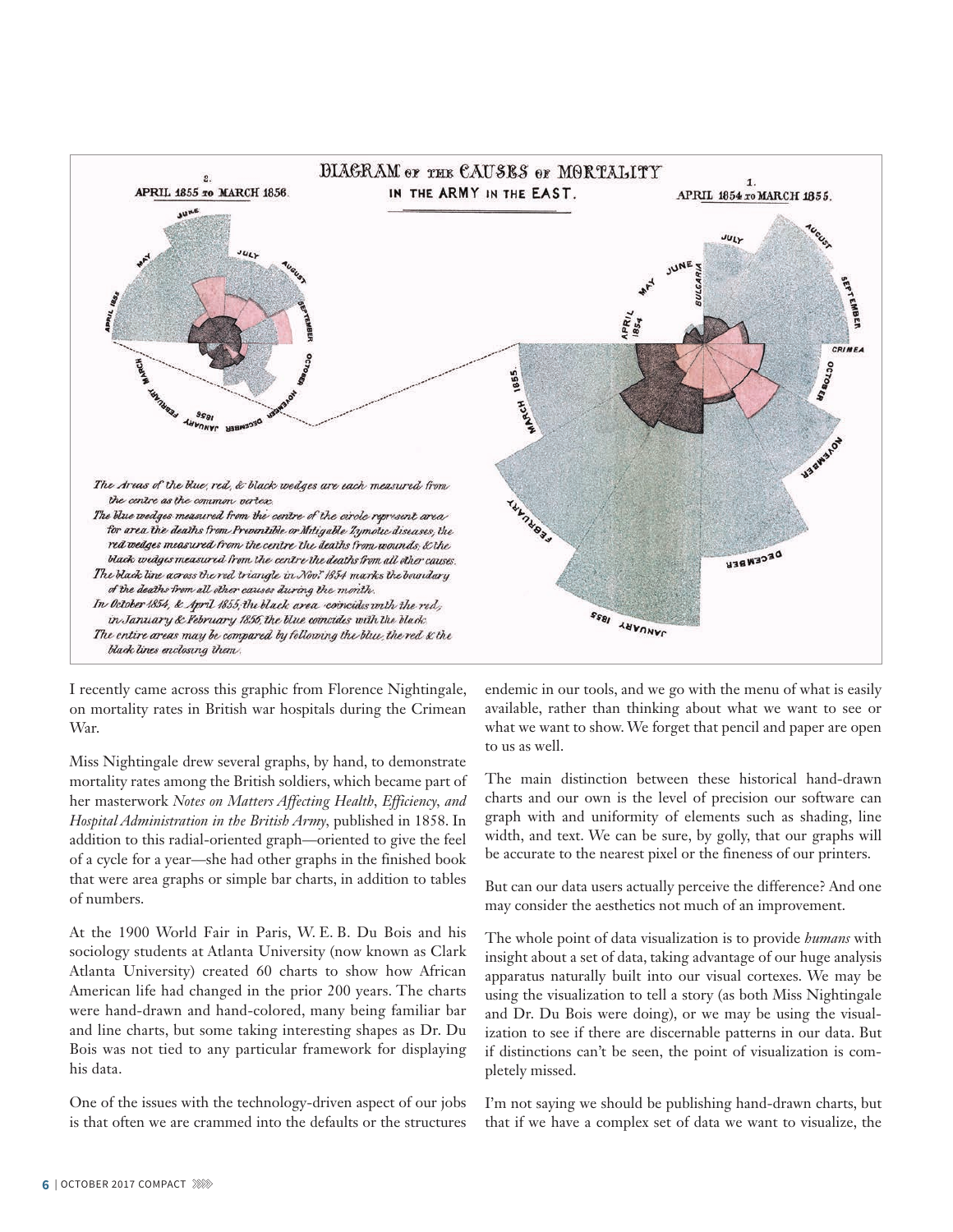first step may be to grab a marker and step up to the whiteboard, or to get a pen and some paper from the recycle bin. Don't hit the software as your first choice.

To see a story of a modern data graphic designer going through a process that started out with a sketch, check out the article "Sketching with Data Opens the Mind's Eye" by Giorgia Lupi, originally published on the National Geographic Data Points blog (links to this and a longer version of the article can be found at the end of this article.) In addition, links to MIss Nightingale's and Dr. Du Bois's charts can be found in the resource list—check them out!

#### EXCEL

Yes, yes, I know. But don't count Excel out for data visualization. Excel gets a bad reputation for awful default graph settings (and chart types that nobody should ever use [cough] pie charts [cough]), but let us consider the following: How complicated do we really need our graphs to be? As noted above, in the era of hand- drawn charts, we will see many familiar designs.

Much of the data visualization we need to do may be looking at particular slices of data as bar/column graphs, line graphs, or scatter plots. Excel can do all of those easily and, more to the point, has a relatively easy interface if you want to change the formatting of a single data point to help it stand out. Excel may be one of the easier tools to use simply due to our own familiarity.

But also due to our own familiarity, we may be used to using Excel in a specific way.

I want to highlight two types of visualizations built into Excel, which I find very useful for working in my calculations directly. I'm often creating large tables of data, and I would like to eyeball the results.

One method is using built-in Conditional Formatting. An example is seen below:

| Return           |     | 0%   |                  |      |      |      |      |      |      |      |      |                                                      |
|------------------|-----|------|------------------|------|------|------|------|------|------|------|------|------------------------------------------------------|
|                  |     |      | Contrib Increase |      |      |      |      |      |      |      |      |                                                      |
|                  |     | 0%   | 1%               | 2%   | 3%   | 4%   | 5%   | 6%   | 7%   | 8%   | 9%   | 10%                                                  |
|                  | 0%  | 2024 | 2025             |      |      |      |      |      |      |      |      | 2027 >2040 >2040 >2040 >2040 >2040 >2040 >2040 >2040 |
|                  | 1%  | 2023 | 2024             | 2024 |      |      |      |      |      |      |      | 2026 >2040 >2040 >2040 >2040 >2040 >2040 >2040       |
|                  | 2%  | 2022 | 2023             | 2023 | 2024 |      |      |      |      |      |      | 2025 >2040 >2040 >2040 >2040 >2040 >2040             |
|                  | 3%  | 2022 | 2022             | 2023 | 2023 | 2024 |      |      |      |      |      | 2025 >2040 >2040 >2040 >2040 >2040                   |
| Benefit Increase | 4%  | 2021 | 2022             | 2022 | 2022 | 2023 | 2023 | 2024 |      |      |      | 2028 >2040 >2040 >2040                               |
|                  | 5%  | 2021 | 2021             | 2021 | 2022 | 2022 | 2023 | 2023 | 2024 |      |      | 2026 >2040 >2040                                     |
|                  | 6%  | 2021 | 2021             | 2021 | 2021 | 2022 | 2022 | 2022 | 2023 | 2024 |      | 2025 > 2040                                          |
|                  | 7%  | 2021 | 2021             | 2021 | 2021 | 2021 | 2021 | 2022 | 2022 | 2023 | 2023 | 2025                                                 |
|                  | 8%  | 2020 | 2020             | 2021 | 2021 | 2021 | 2021 | 2021 | 2022 | 2022 | 2022 | 2023                                                 |
|                  | 9%  | 2020 | 2020             | 2020 | 2020 | 2021 | 2021 | 2021 | 2021 | 2021 | 2022 | 2022                                                 |
|                  | 10% | 2020 | 2020             | 2020 | 2020 | 2020 | 2021 | 2021 | 2021 | 2021 | 2021 | 2022                                                 |
|                  |     |      |                  |      |      |      |      |      |      |      |      |                                                      |

Another in-cell visualization is sparklines:

| Funded |                              |
|--------|------------------------------|
| Ratio  |                              |
| Trend  | <b>Row Labels</b>            |
|        | Chicago Municipal Employees  |
|        | Chicago Teachers             |
|        | <b>Connecticut Municipal</b> |
|        | <b>Connecticut SERS</b>      |
|        | Illinois Municipal           |
|        | <b>Illinois Teachers</b>     |
|        | Wisconsin Retirement System  |
|        |                              |

I find that many people are unaware of these as built-in visualization techniques for Excel, and the boon of these techniques in particular is that they are useful if you're working within data and want to see simple visualizations while you see what changes.

In this article, I am not talking about how to do any of these, but now that you know these exist, you can search for the resources to work through examples.

| <b>Dimension</b> | <b>Description</b>                                                                                                                         |
|------------------|--------------------------------------------------------------------------------------------------------------------------------------------|
| Learning Curve   | Fairly simple for basic charts; even for the<br>most complicated built-in techniques,<br>there are not of things needed to learn.          |
| Ease of Use      | Using menus and options, fairly easy; if<br>you need to automate with VBA, less easy,<br>but still not too onerous                         |
| Default Choices  | Covers major graph types, but provides<br>too many bad options (3-d effects, pie<br>charts, etc.)                                          |
| Flexibility      | Can manipulate axes, change fonts, etc.;<br>difficult to change beyond basic chart<br>types                                                |
| Aesthetics       | Aesthetics are meh; default graph styles<br>have issues with color choices                                                                 |
| Interactivity    | Interactivity is limited for user; there are<br>ways to use VBA to make things more<br>interactive, but it's not natural to the<br>program |

### GOOGLE DOCS—SHEETS

This one is harder to talk about, because as I was writing this, Google had an announcement on what it was doing with Sheets:

Explore in Sheets, powered by machine learning, helps teams gain insights from data, instantly. Simply ask questions—in words, not formulas—to quickly analyze your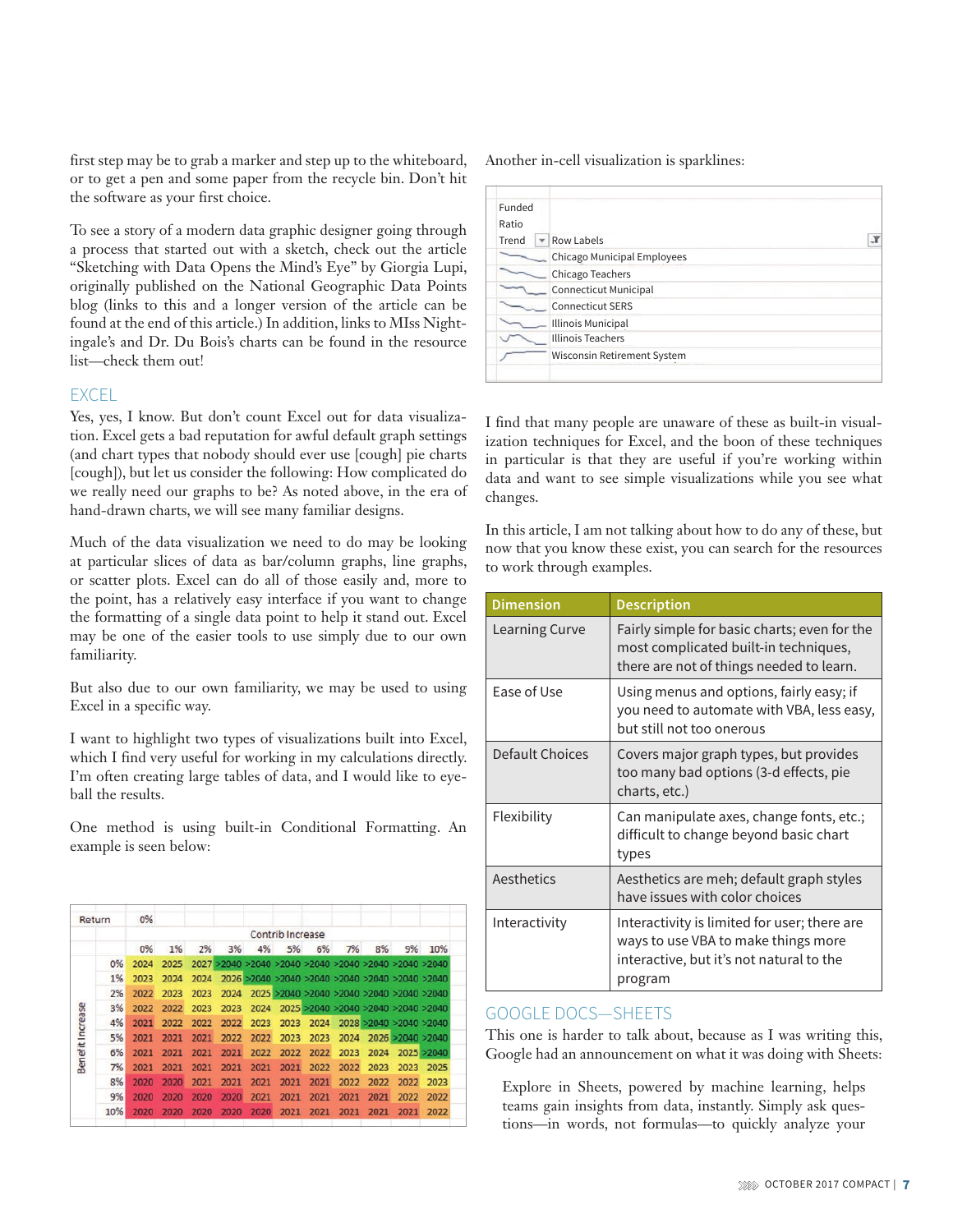data. For example, you can ask "what is the distribution of products sold?" or "what are average sales on Sundays?" and Explore will help you find the answers.

Now, we're using the same powerful technology in Explore to make visualizing data even more effortless. If you don't see the chart you need, just ask. Instead of manually building charts, ask Explore to do it by typing in "histogram of 2017 customer ratings" or "bar chart for ice cream sales." Less time spent building charts means more time acting on new insights. (Gundrum, June 1, 2017)

First off, I wasn't even aware of Explore as an option in Sheets, which I've mainly used for some very simple spreadsheets I've created over the years. Explore is hidden in a diamond-ish icon in the lower right of the sheet, which opens up. The problem is that there really isn't a huge amount of flexibility with this tool, because the type of data I'm looking at tends to differ from whatever Google trained their Explore tool on.

This has been my frustration with Google Sheets in general: the suite of Google document- creating and - sharing tools has been geared toward people who don't want or need a lot of features—that is, the great majority of people currently using Microsoft Office. A huge amount of flexibility isn't available in terms of what the visualization creator can control: there are very few chart types to choose among, and the amount of editing you can do on items such as axes and fonts is also limited.

That said, I tried out the Explore tool with one of my longerrunning Google Sheets: a tracker of my gasoline usage, costs, and mileage. I drive about 35,000 miles per year, so you can imagine I keep a close eye on this expense. I had created my own graphs with moving averages of cost per gallon and the like, but here are some graphs the Explore tool created for me automatically:



are around 260, plus or minus 33.



Not only did it create a histogram for me, it also gave me some "analysis" in words.

Alas, most of the graphs automatically created were useless.

| <b>Dimension</b> | <b>Description</b>                                                                                                        |
|------------------|---------------------------------------------------------------------------------------------------------------------------|
| Learning Curve   | Even simpler than Excel                                                                                                   |
| Ease of Use      | Very easy to create graphs                                                                                                |
| Default Choices  | Has been expanding chart types, has<br>main ones used; one not built into Excel is<br>Geo Maps, which will do choropleths |
| Flexibility      | Limited flexibility in controlling aspects of<br>the graph, once the graph type has been<br>chosen                        |
| Aesthetics       | You are forced into particular aesthetics<br>and can't adjust                                                             |
| Interactivity    | Limited                                                                                                                   |

R

R itself is an interpreted language developed by statisticalminded people, with 10 years of development. Various environments have been developed for it, to make it a bit more user- friendly, and people create packages of code to be used with the base R language and syntax. I use RStudio myself, and other tools are out there to make results easier to deal with.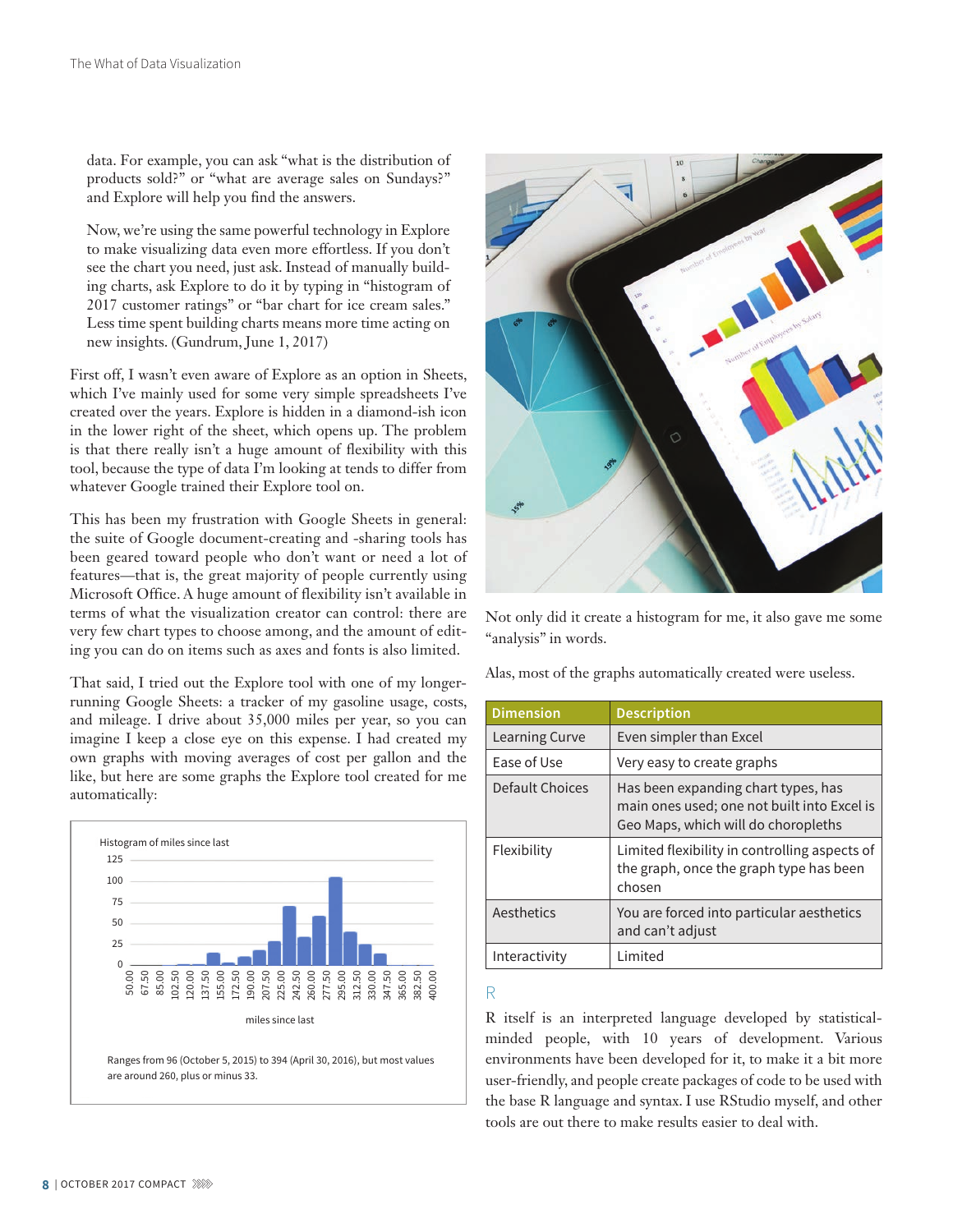The main issue users may have is that R itself is mostly command-line driven, meaning one must type in all the parameters being used. If you want to adjust aspects of the graphs, you may get annoyed at having to look up, for example, what the different parameters are.

The good aspect, though, is that if you're looking for data visualizations to help you analyze your data (as opposed to telling a good story), many people have already coded that for you, so graphs are automatically generated for you when you do specific analyses. For example, if you plot the results from a multiple linear regression, it will generate plots testing goodness of fit, such as a normal Q-Q plot, which checks that the residuals are normally distributed.

R is not intended to be user-friendly. It's intended to be techfriendly, and a very large number of tools have been developed for people who concentrate on data analysis. The main library of R functions for graphing that I see people use are in ggplot2.

| <b>Dimension</b> | <b>Description</b>                                                                                                                            |
|------------------|-----------------------------------------------------------------------------------------------------------------------------------------------|
| Learning Curve   | Can be quite steep                                                                                                                            |
| Fase of Use      | If adjusting a lot of aspects, can be<br>difficult                                                                                            |
| Default Choices  | Packages available for making all sorts of<br>graphs, but you essentially have to look<br>them up                                             |
| Flexibility      | A lot of flexibility in controlling the<br>graphs, but this is a trade-off with how<br>much you need to learn to manipulate<br>these elements |
| Aesthetics       | The default aesthetics are spartan and<br>can get quite ugly                                                                                  |
| Interactivity    | I imited                                                                                                                                      |

# PYTHON

Python is a fairly widely used programming language. It is not optimized for data analysis, in its core language, but like with R, people develop modules to expand Python's capabilities. There are many "data science" types using Python now, with modules such as pandas, numpy, matplotlib, and Seaborn that are used for data crunching and visualization.

Much of what I wrote for R can be written for Python—indeed, many people use both. I find that the R people came mainly from the academic side, but because Python is fairly easy to pick up, some invade from that side. There's a package to run Python from R . . . and vice versa. R is more used for standalone data analysis, and Python when you need to work with apps or other external users.

There are ways to import/export data from Excel to these as well.

| <b>Dimension</b>      | <b>Description</b>                                                                                                                           |
|-----------------------|----------------------------------------------------------------------------------------------------------------------------------------------|
| <b>Learning Curve</b> | Python itself is fairly simple, but getting<br>into data science applications can be<br>quite difficult                                      |
| Ease of Use           | It is easy to debug Python code, but you<br>still need to learn specific code                                                                |
| Default Choices       | There are packages for making all sorts of<br>graphs, but you essentially have to look<br>them up                                            |
| Flexibility           | A lot of flexibility in controlling the<br>graphs-but this is a trade-off with how<br>much you need to learn to manipulate<br>these elements |
| Aesthetics            | Many packages to help make pretty<br>graphs                                                                                                  |
| Interactivity         | Can be interactive—but you need to find<br>proper modules to use                                                                             |

# **TABLEAU**

Tableau is an "oooh, pretty" type of software, with multiple versions, and the pricing has been in flux as of late. That said, there is a free version to play with, the downside being everything you do with it must be public, and the options on the free, public version are more limited than the full software. I have not tried a paid version, so my comments relate to the public version.

| <b>Dimension</b> | <b>Description</b>                                                                                                     |
|------------------|------------------------------------------------------------------------------------------------------------------------|
| Learning Curve   | Easy to get started, with lots of support:<br>sample data sets, videos, and exercises                                  |
| Ease of Use      | Extensive point-and-click interface;<br>intended to be easy for general public to<br>use.                              |
| Default Choices  | Lots of choices, and uses defaults based<br>on structure and content of the data; has<br>geographic graphs as a choice |
| Flexibility      | There can be flexibility, but to keep it<br>simple, limits on what you can adjust in<br>the public tool                |
| Aesthetics       | It's the prettiest in the land—nice color<br>palettes                                                                  |
| Interactivity    | Built to be interactive, very easy to embed<br>into websites                                                           |